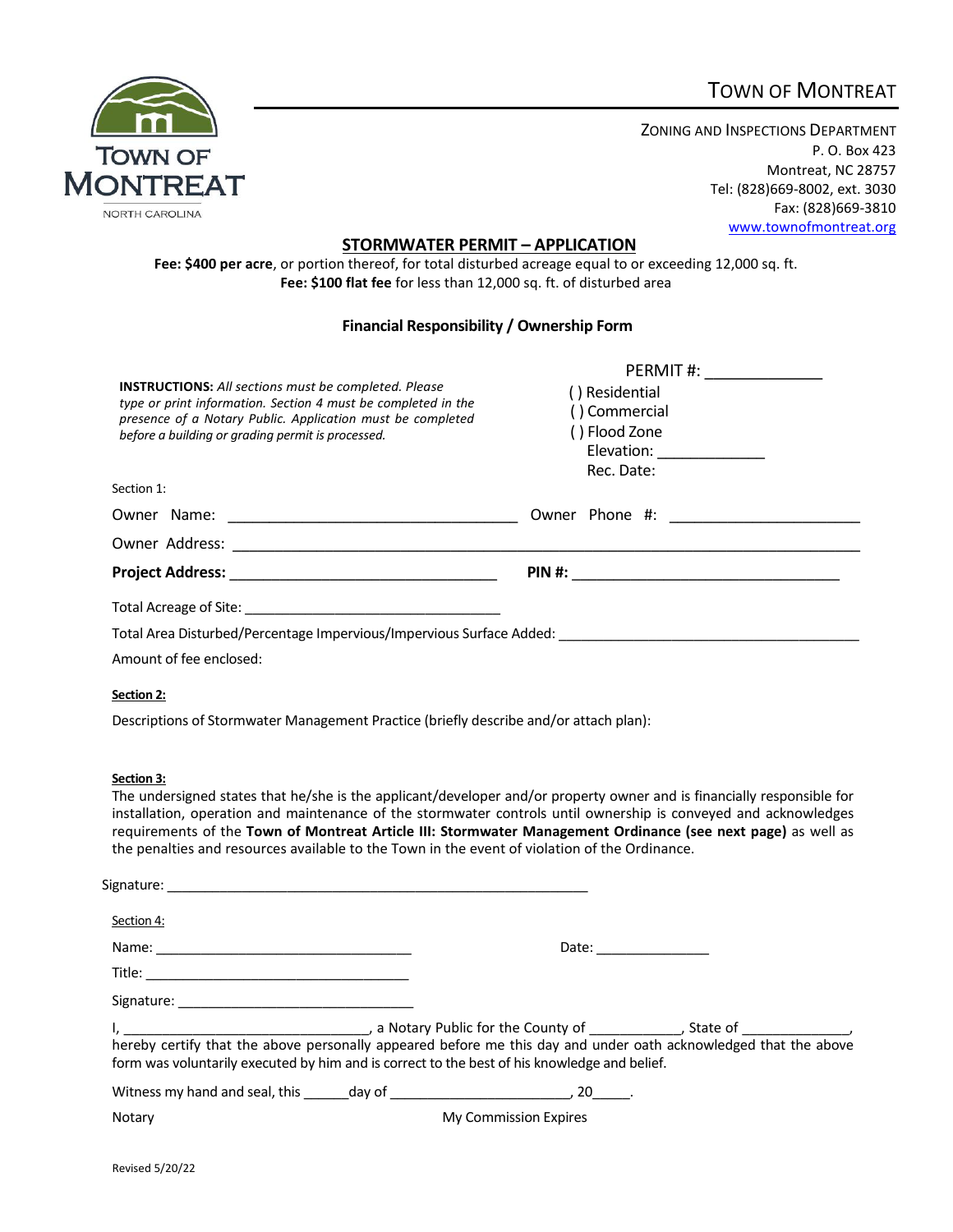# **Town of Montreat – Required Documentation Worksheet for Stormwater Control Plan**

Per General Ordinances, Chapter K – Environment, Article III: Stormwater Management:

**Stormwater Control Permit (SCP)** is required for:

- Disturbed area of **≥5,000 sq. ft.**; or
- **≥ 24% total lot area developed to include impervious cover**;
- Or addition of **≥ 2,500 sq. ft. or more impervious surface**, unless exempt pursuant to this ordinance.

*Please state your project's disturbed area and/or impervious area in square feet:* \_\_\_\_\_\_\_\_\_\_\_\_\_\_\_\_\_\_\_\_

#### **304. Permit Application and Plans** to include:

- 1. Existing Conditions / Proposed Site Plans
- 2. Natural Resources Inventory
- 3. Stormwater Management System Plan

#### *Please attach Sec. 304 documentation to this application.*

#### **Area-Based Requirements** (two tiers)

- Larger Development Projects
	- Development on **lots ≥ 1 acre**;
	- Or on **lots ≤ 1 acre with ≥ 10,000 sq. ft. of disturbed area**.
	- Requires plan created by qualified Professional Engineer, environmental scientist, or landscape architect.
- Smaller Development Projects
	- Development on lots with **< 10,000 sq. ft. of disturbed area**
	- Requires demonstration of stormwater control via BMPs selected by applicant.
		- NOTE: Permeable pavement is limited to detention as a stormwater tool in WNC due to area soils having high clay content, lower permeability.

#### *Stormwater Control Plans (SCP) should include pre-development and post-development calculations.*

# *Required documentation continued on next page*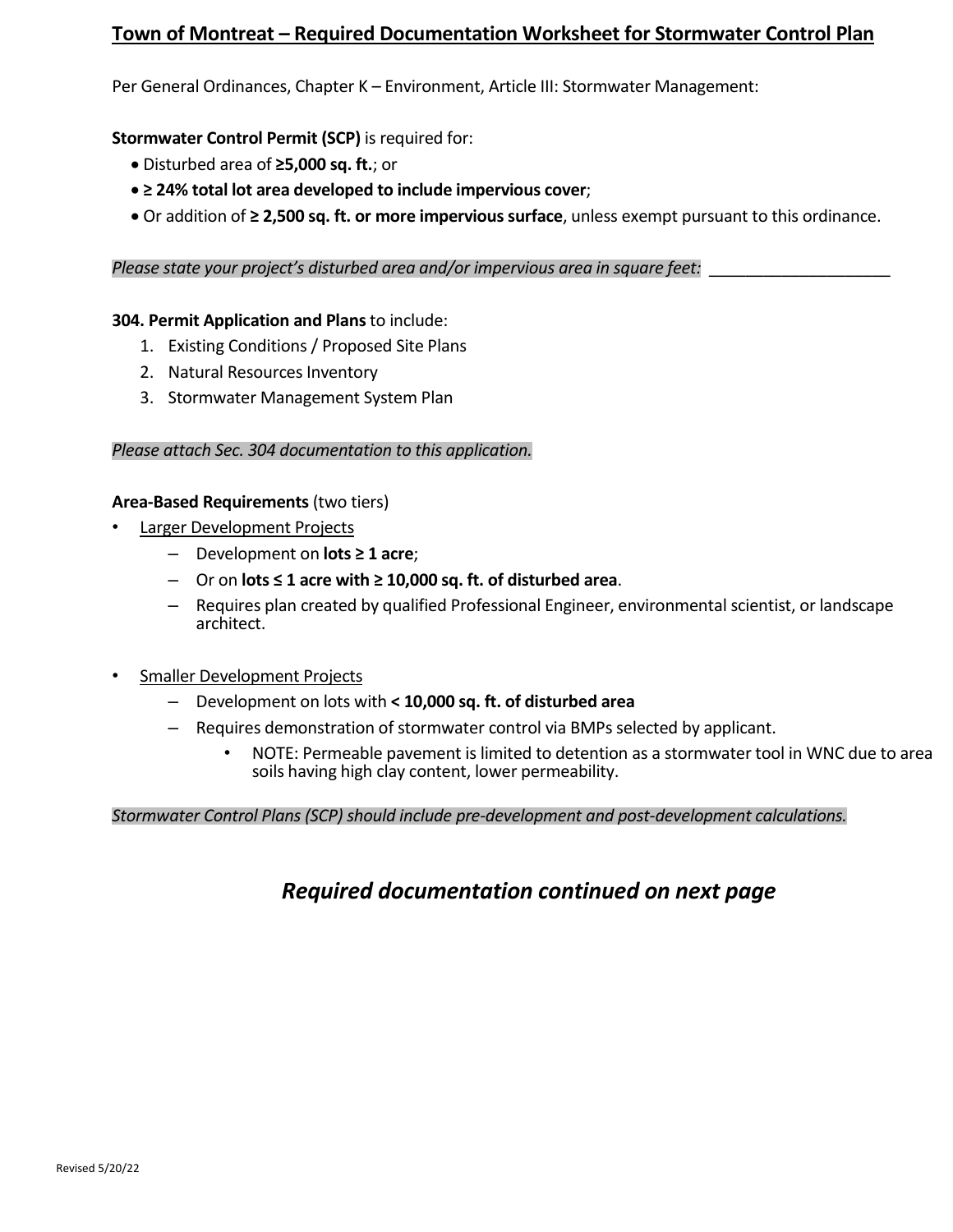### **305. General Standards**

### **Sec. 305 - Technical Standards**

- Projects using LID/BMP approached must capture and treat runoff from the **first inch of rainfall**.
- When LID/BMP isn't practicable, project must control runoff for **1 year/24-hour storm** (for Black Mountain, as determined by NOAA) – Need to document in SCP
- Runoff volume drawdown time shall be a minimum of 48 hours, but not more than 120 hours.

### **Sec. 305 - Recorded Deed Requirements for Stormwater Control Measures (SCMs) (aka BMPs)**

- 3. The approval of the stormwater permit shall require an enforceable restriction on property usage that runs with the land, such as a recorded deed restriction or protective covenants, or designated space on approved preliminary plat or master plan to ensure that future development and redevelopment maintains the site consistent with the approved project plans.
- 4. When a Stormwater BMP or management system is established under the control of a neighborhood association or other private entity, the developer shall develop and provide an operations and maintenance manual on the BMP to the entity as well as to the Town of Montreat Zoning and Inspections Department for future reference.

#### *Please attach Sec. 305 documentation to this application.*

*NOTE: For individual home-build sites, a single recorded Deed constituting a Stormwater Management Agreement (installation, operations & maintenance, and inspections) can meet the Deed and Plat- related requirements noted in Sections. 305, 309, and 312.*

## *See deed template: 2016\_11\_17\_Stormwater Management Agreement – SAMPLE for reference.*

#### **309. Operation and Maintenance Agreement**

The operation and maintenance agreement must be approved by the Stormwater Administrator prior to plan approval and shall be referenced on the final plat recorded with the County Register of Deeds upon final plat approval. A copy of the recorded maintenance agreement [*see Sec. 305 – Recorded Deed Requirements for Stormwater Control Measures (SCMs)]* shall be given to the Stormwater Administrator within fourteen (14) days following its recordation.

#### **312. Notice to Owners**

1. Deed Recordation and Indications On Plat. The applicable operations and maintenance agreement, including but not limited to conservation easement, or dedication and acceptance into public maintenance, pertaining to every structural BMP shall be referenced on the final plat and shall be recorded with the County Register of Deeds upon final plat approval.

If no subdivision plat is recorded for the site, then the operations and maintenance agreement, or conservation easement, or dedication and acceptance into public maintenance, {whichever is applicable] shall be recorded with the County Register of Deeds so as to appear in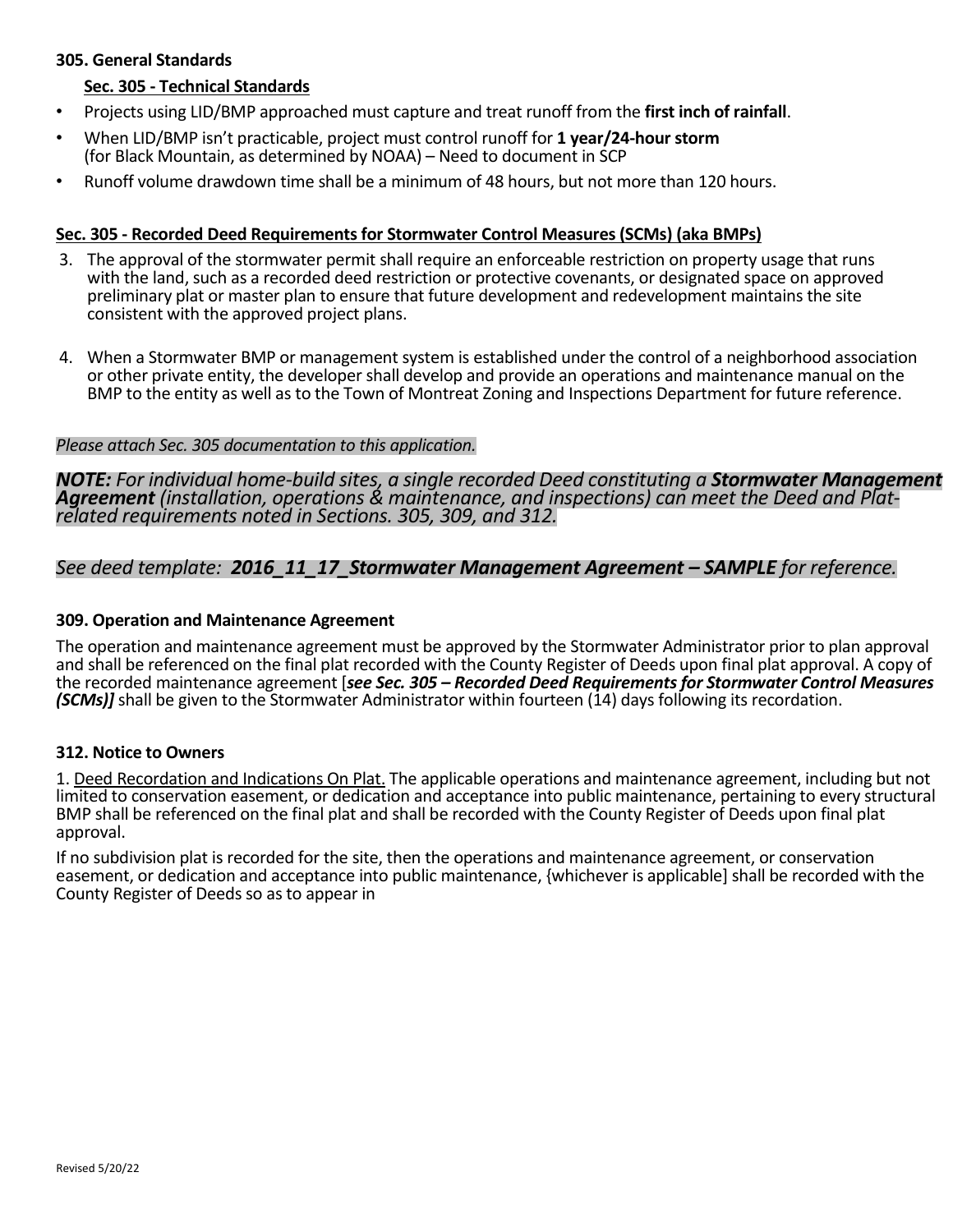*2016\_11\_17\_Stormwater Management Agreement - SAMPLE* 

Prepared by and return to: Town of Montreat

P.O. Box 423, Montreat, NC 28757

### **STATE OF NORTH CAROLINA**

**COUNTY OF BUNCOMBE**

### **STORMWATER MANAGEMENT/SCM FACILITIES AGREEMENT**

**THIS STORMWATER MANAGEMENT/SCM FACILITIES AGREEMENT**, made and entered into this day of \_\_\_\_\_\_\_\_\_, 20 \_\_, by and between **TOWN OF MONTREAT**, a North Carolina municipal corporation, hereinafter referred to as the "Town, " and \_\_\_\_\_\_\_\_\_\_\_\_\_\_\_\_\_\_\_\_\_, hereinafter referred to as the "Landowner(s)."

#### **WITNESSETH:**

**THAT WHEREAS,** the Landowner is the owner of certain real property described as PIN # at at a metal at All and Montreat, NC, hereinafter called the "Property".

**WHEREAS,** the Landowner is proceeding to build on and develop the property; and

**WHEREAS,** the Town of Montreat requires this document is expressly made a part of the deed to the property, to be approved by the Town provides for detention of stormwater within the confines of the property; and

**WHEREAS,** the Town and the Landowner, its successors and assigns, agree that the health, safety, and welfare of the residents of the Town, require that on-site Stormwater Control Measures (SCM) facilities be constructed and maintained on the Property; and

**WHEREAS,** the Town requires that on-site stormwater management/SCM facilities as shown on the Plan be constructed and adequately maintained by the Landowner, its successors and assigns.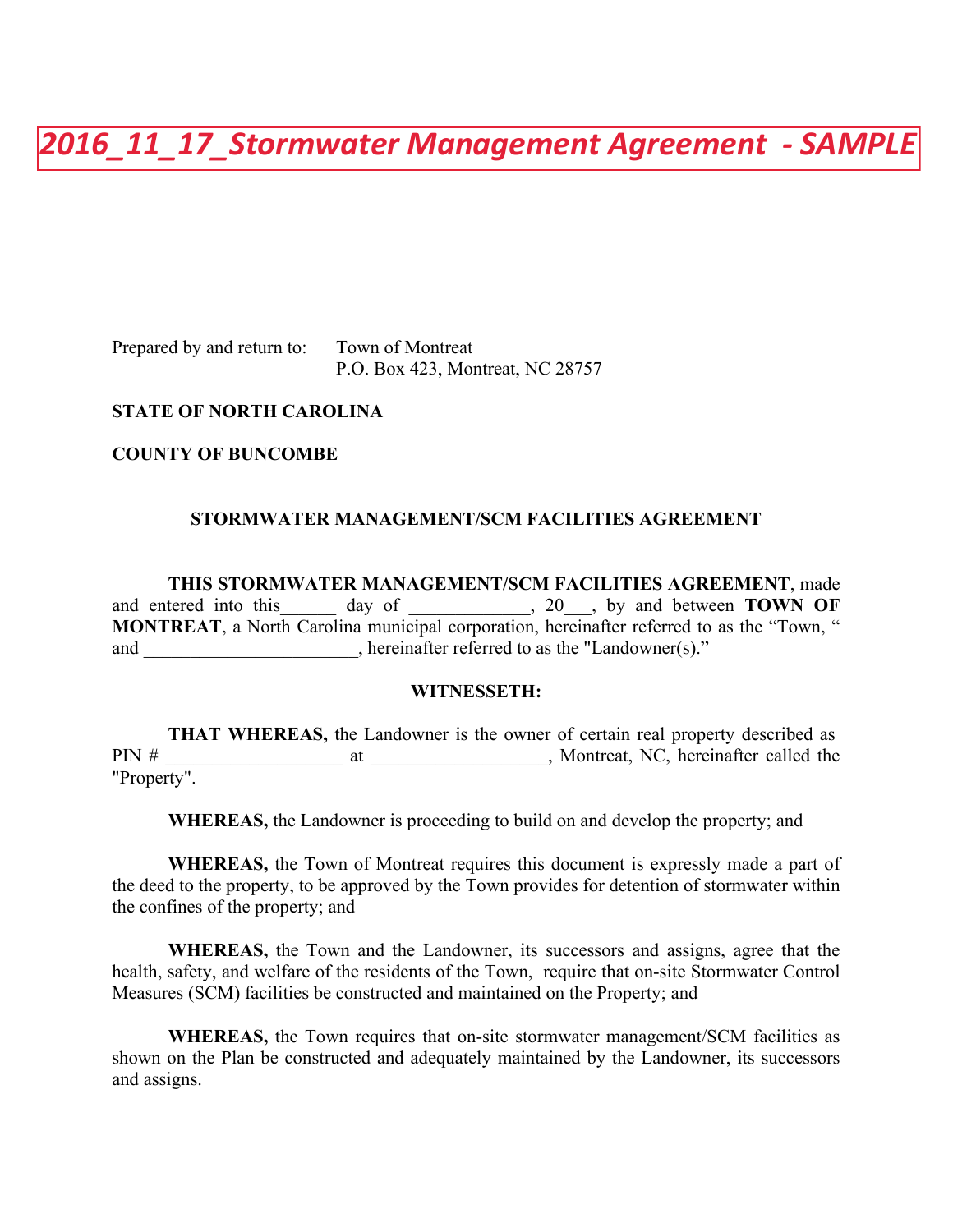**NOW, THEREFORE,** in consideration of the foregoing premises, the mutual covenants contained herein, and the following terms and conditions, the parties hereto agree as follows:

- 1. The on-site stormwater management/SCM facilities shall be constructed by the Landowner(s), its successors and assigns, in accordance with the plans and specifications identified in the Plan to include  $\left[\frac{\text{insert} \times \text{insert}}{\text{insert} \times \text{insert}}\right]$  description of proposed  $\text{SCM}(s)$ ].
- 2. The Landowner, its successors and assigns, shall adequately maintain the stormwater management/SCM facilities. This includes all pipes and channels built to convey stormwater to the facility, as well as all structures, improvements, and vegetation provided to control the quantity and quality of the stormwater. Adequate maintenance is herein defined as good working condition so that these facilities are performing their design functions. An Annual Inspection Report form provided by the Stormwater Administration is to be used to establish what good working condition is acceptable to the Town.
- 3. The Landowner, its successors and assigns, shall inspect the stormwater management/SCM facility and submit an inspection report annually. The purpose of the inspection is to assure safe and proper functioning of the facilities. Deficiencies shall be noted in the inspection report.
- 4. The Landowner, its successors and assigns, hereby grant permission to the Town, its authorized agents and employees, to enter upon the Property and to inspect the stormwater management/SCM facilities whenever the Town deems necessary. The purpose of inspection is to follow-up on reported deficiencies and/or to respond to citizen complaints. The Town shall provide the Landowner, its successors and assigns, copies of the inspection findings and a directive to commence with the repairs if necessary.
- 5. In the event the Landowner, its successors and assigns, fails to maintain the stormwater management/SCM facilities in good working condition acceptable to the Town, the Town may enter upon the Property and take whatever steps necessary to correct deficiencies identified in the inspection report and to charge the costs of such repairs to the Landowner, its successors and assigns. This provision shall not be construed to allow the Town to erect any structure of permanent nature on the land of the Landowner outside of the easement for the stormwater management/SCM facilities. It is expressly understood and agreed that the Town is under no obligation to routinely maintain or repair said facilities, and in no event shall this Agreement be construed to impose any such obligation on the Town.
- 6. The Landowner, its successors and assigns, will perform the work necessary to keep these facilities in good working order as appropriate. In the event a maintenance schedule for the stormwater management/SCM facilities (including sediment removal) is outlined on the approved plans, the schedule will be followed.
- 7. In the event the Town pursuant to this Agreement, performs work of any nature, or expends any funds in performance of said work for labor, use of equipment, supplies,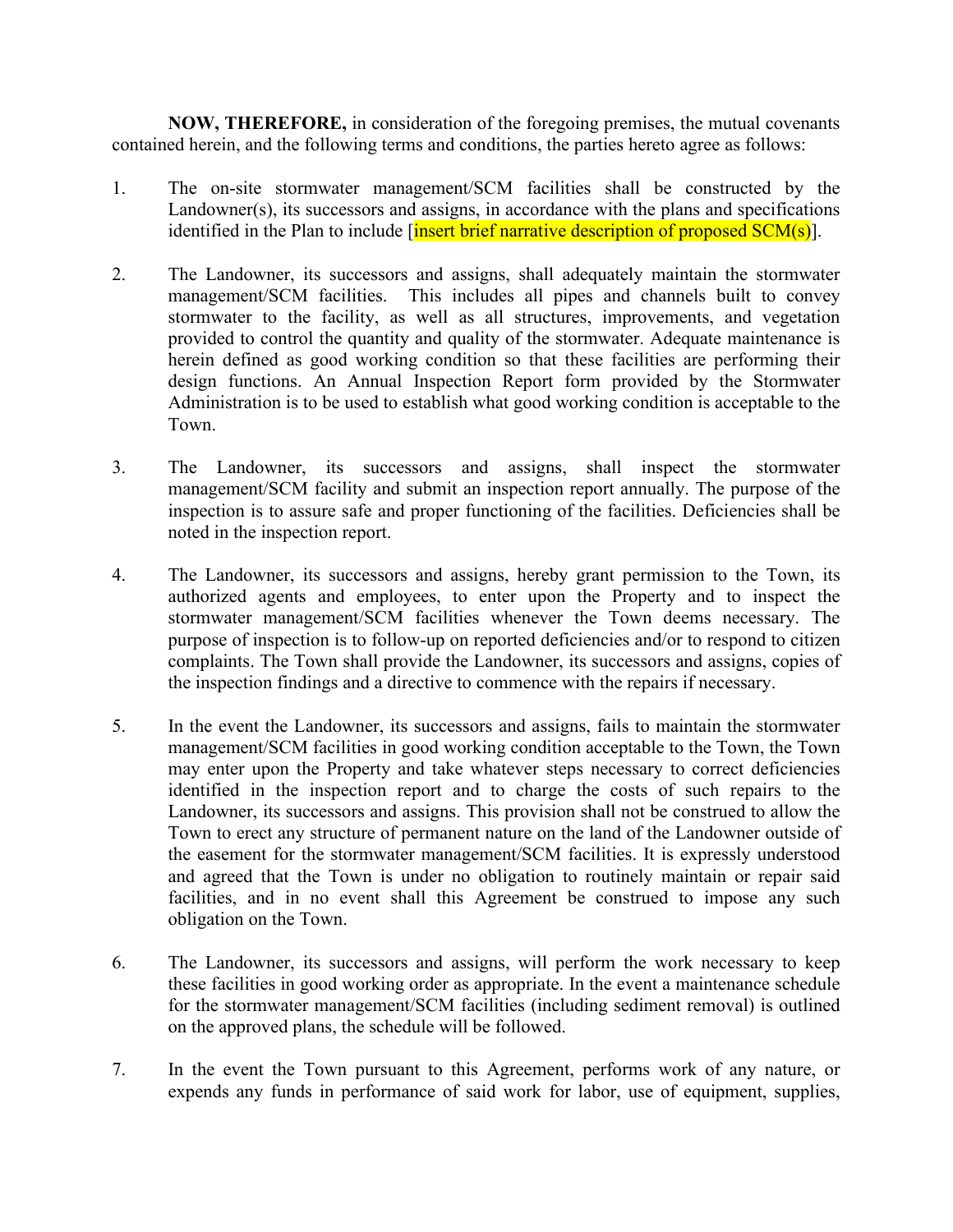materials, and the like, the Landowner, its successors and assigns, shall reimburse the Town upon demand, within thirty (30) days of receipt thereof for all actual costs incurred by the Town hereunder.

- 8. This Agreement imposes no liability of any kind whatsoever on the Town and the Landowner agrees to hold the Town harmless from any liability in the event the stormwater management/SCM facilities fail to operate properly.
- 9. This Agreement shall be recorded among the land records of Buncombe County, North Carolina, and shall constitute a covenant running with the land, and shall be binding on the Landowner, its administrators, executors, assigns, heirs and any other successors in interests, including any homeowners association.

**IN WITNESS WHEREOF,** the parties have caused this Agreement to be executed on the day and year first above written.

**[The remainder of this page is left blank intentionally. Signatures follow on attached page(s)]**